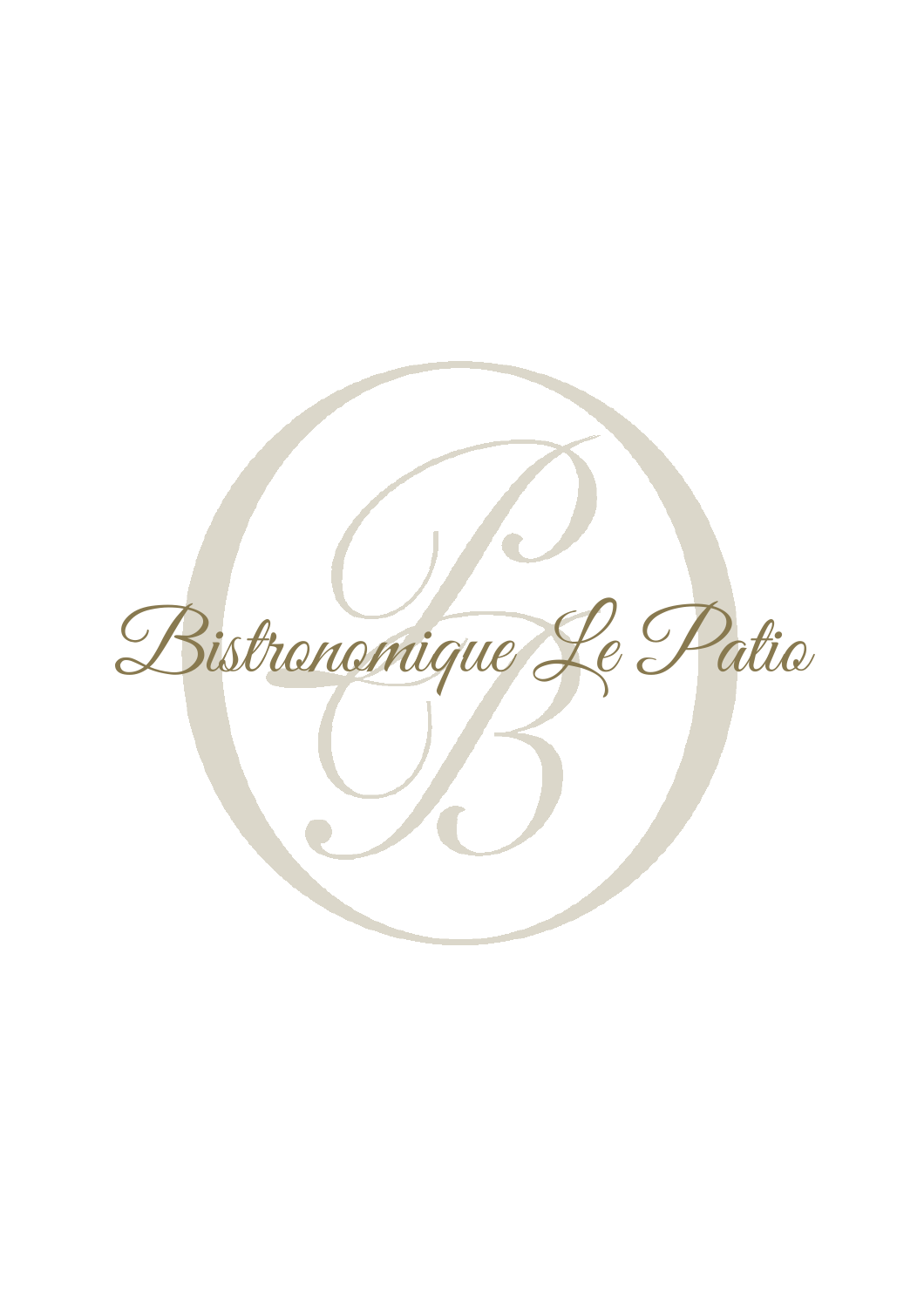

Bistronomique Le Patio

#### C O U P E D E C H A M P A G N E

| AOP CHAMPAGNE      | 12 CL | $18 \in$ |
|--------------------|-------|----------|
| AOP CHAMPAGNE ROSÉ | 12 CL | $20 \in$ |

#### V I N A U V E R R E

A O P V I N S B L A N C / R O U G E / R O S É A O P V I N S L I Q U O R E U X 12 C L  $12 \in$ 12 C L  $12 \in$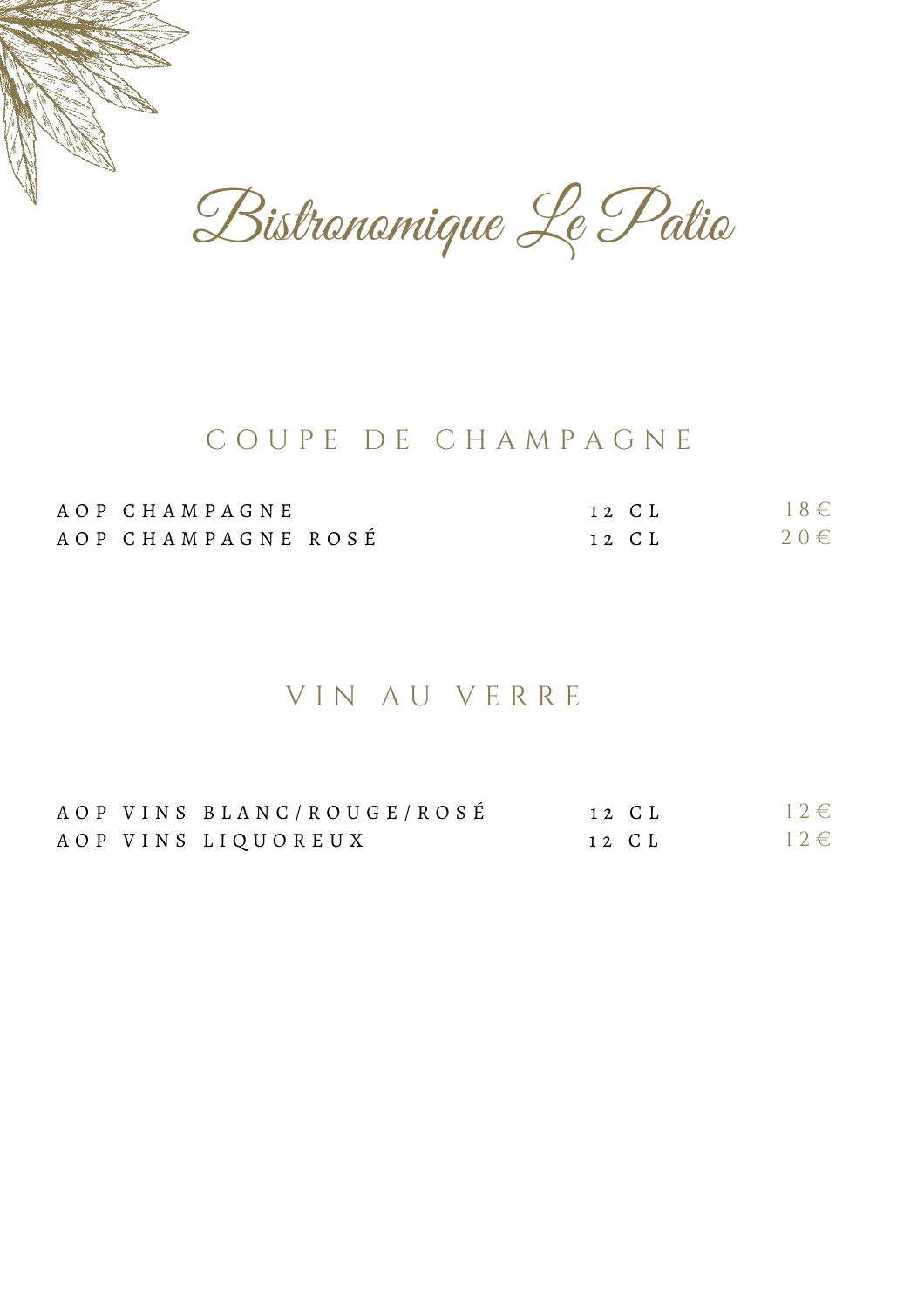Bistronomique Le Patio

E N T R É E S S T A R T E R S

TOURTE DE VIANDE, BOUQUET DE SALADE NIÇOISE, CONFIT D'OIGNONS ROUGES MEAT PIE, NICOISE SALAD, RED ONION CONFIT 1 6 €

SAU MON MARINÉ COUPÉ AU COUTEAU, MANGUE AVION, SORBET PETITS POIS WASABI KNIFE-CUT MARINATED SALMON, AIR-FREIGHT MANGO, WASABI PEAS *S O R B E T* 1 8 €

BILLES DE FOIE GRAS NOISETTE, COULIS DE CASSIS, C A R O T T E F A N E FOIE GRAS, BLACKCURRANT COULIS, CARROT TOPS 1 9 €

# C O Q U I L L A G E S S E L L F I S H

|  |  |  |                                          | 6 HUÎTRES CREUSES N°1 PLEINE MER BLAINVILLE | $16 \in$  |
|--|--|--|------------------------------------------|---------------------------------------------|-----------|
|  |  |  | 6 HOLLOW OYSTERS N.1 DEEP-SEA BLAINVILLE |                                             |           |
|  |  |  |                                          |                                             |           |
|  |  |  |                                          |                                             |           |
|  |  |  |                                          | 9 HUÎTRES CREUSES N°1 PLEINE MER BLAINVILLE | $2.3 \in$ |

9 HOLLOW OYSTERS N.1 DEEP-SEA BLAINVILLE

# S O U P E S O U P

1 5 €

SOUPE DE POISSONS MAISON, ROUILLE SAFRANÉE HOMEMADE FISH SOUP, SAFFRON ROUILLE

> V I A N D E O R I G I N E F R A N Ç A I S E N O S PLATS SONT SUSCEPTIBLES DE CONTENIR DES PRODUITS ALLERGIQUES N ' HÉSITEZ PAS À INFORMER NOTRE ÉQUIPE DE VOS RESTRICTIONS A L I M E N T A I R E S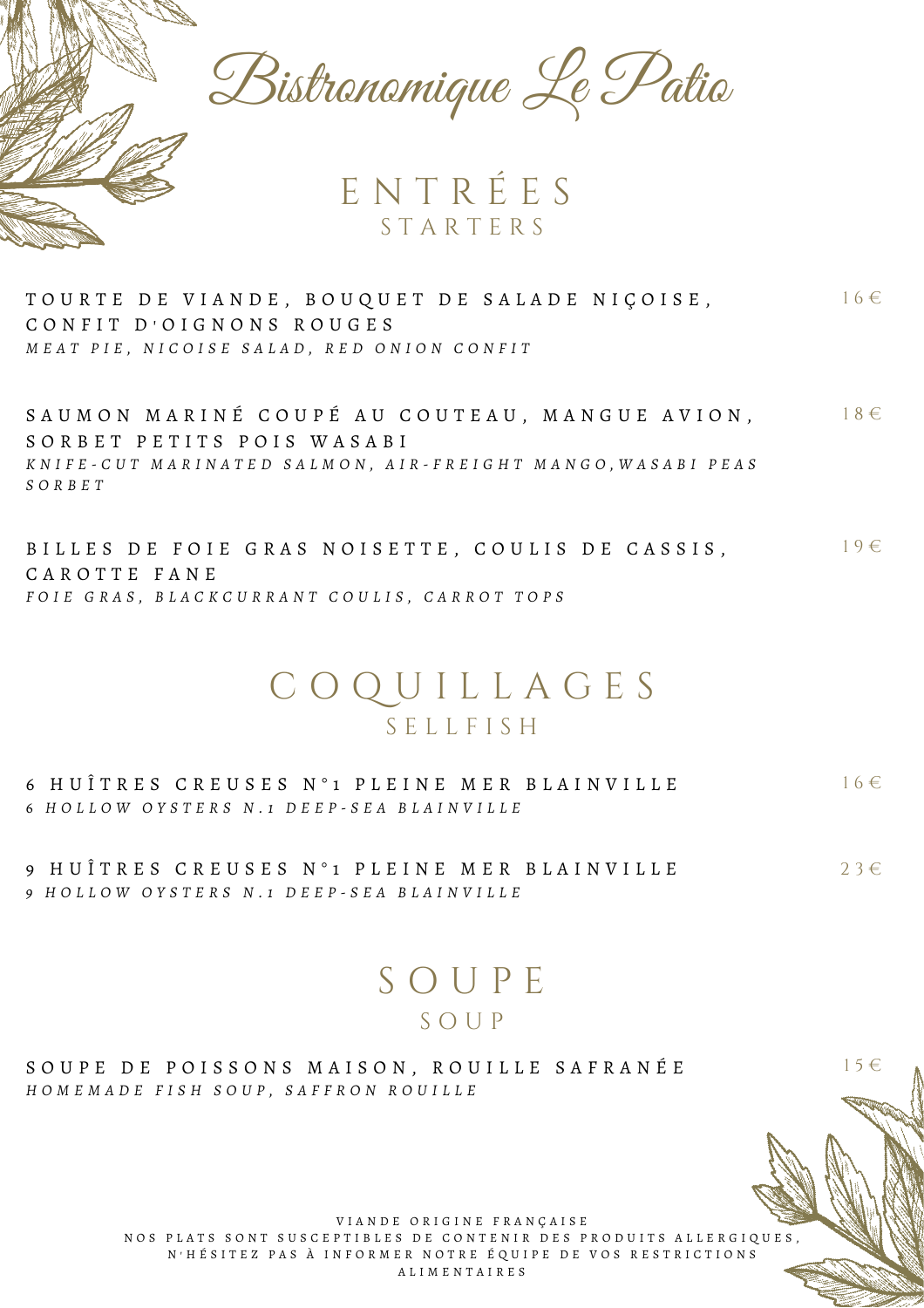

P Â T E S P A S T A S

2 6 €

 $2.5 \in$ 

RAVIOLES DE TOURTEAU SAUCE HOMARDINE BROWN CRAB RAVIOLI WITH LOBSTER SAUCE

## P O I S S O N S F I S H S

SUPRÊME DE TRUITE DE PARNÉ-SUR-ROC, SAUCE À L'ORANGE; BRUNOISE DE MANGUE AVION, CHIPS DE T O P I N A M B O U R

SUPREME OF TROUT OF PARNÉ-SUR-ROC, ORANGE SAUCE; AIR-FREIGHT MANGO BRUNOISE, TOPPINANBOUR CRISPS

D O S D E C A B I L L A U D , D U X E L L E S D E C H A M P I G N O N S , T A P E N A D E D'OLIVES, CHIPS DE BETTERAVE, JUS DE VIANDE AU THYM BACK OF COD, MUSHROOM DUXELLES, OLIVE TAPENADE, BEETROOT CRISPS, MEAT JUICE WITH THYME 2 9 €

TATAKI DE THON, MARINÉ CITRON VERT, CHAMPIGNONS À LA GRECQUE, PATATE DOUCE, JUS DE VIANDE TUNA TATAKI, MARINATED LIME, GREEK MUSHROOM, SWEET POTATO, MEAT *J U I C E* 2 9 €

> V I A N D E S O R I G I N E F R A N Ç A I S E N O S PLATS SONT SUSCEPTIBLES DE CONTENIR DES PRODUITS ALLERGIQUES, N' HÉSITEZ PAS À INFORMER NOTRE ÉQUIPE DE VOS RESTRICTIONS A L I M E N T A I R E S